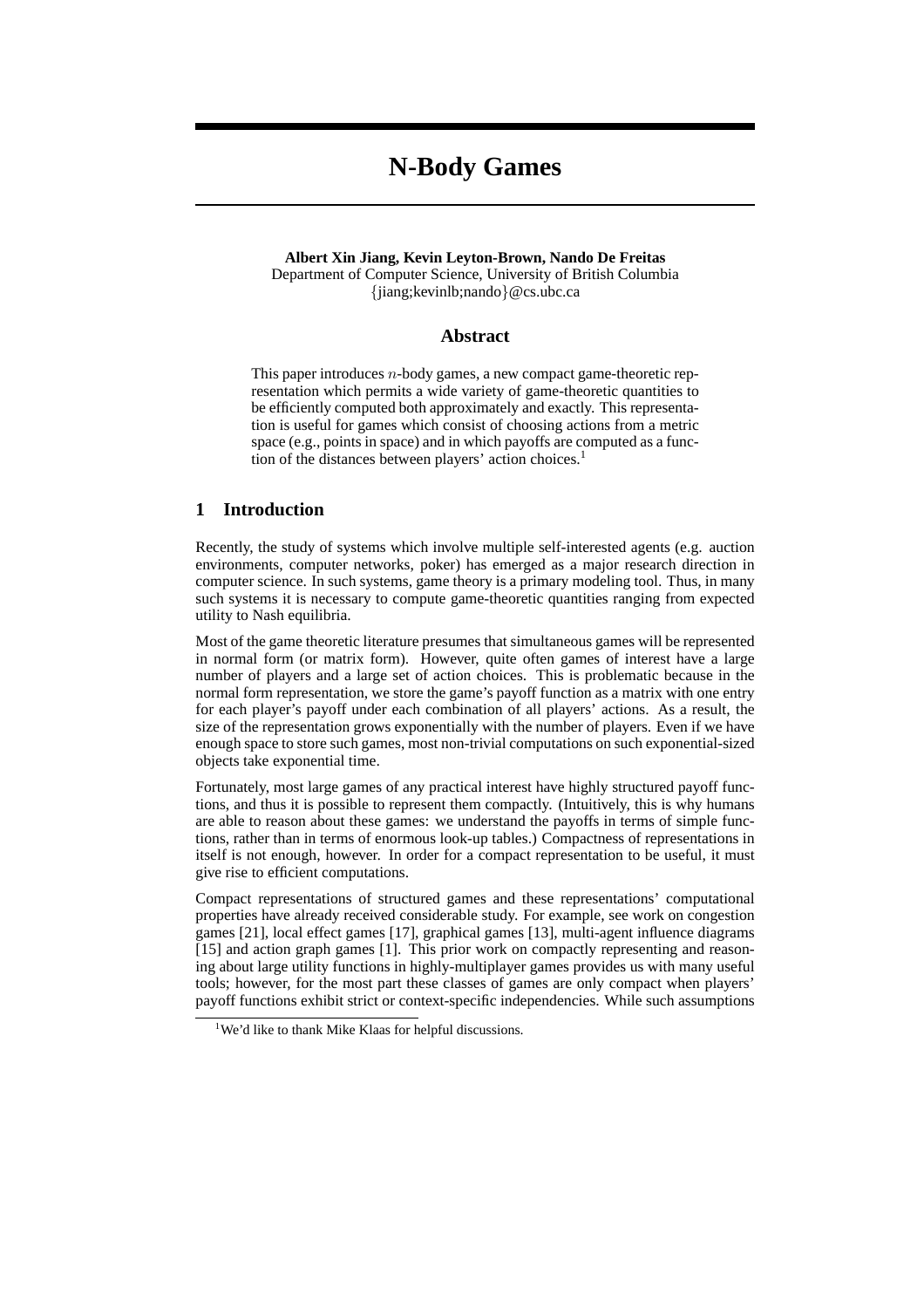are justified in a wide range of practical applications, there are many other sorts of interactions that cannot be compactly modeled using these existing approaches.

In this paper, we describe a class of games called  $n$ -body games, which have structure similar to the "n-body problems" widely studied in physics and statistical machine learning [6]. These *n*-body problems usually involve *n* particles in a metric space, and the quantities to be computed are functions of the distances between each pair of particles. Examples of  $n$ -body problems range from determining the gravitational forces in effect between a set of masses in physics to kernel density estimation in statistics.

In an n-body game, players choose actions in a metric space, and the payoff of a player depends on the distances between her actions and each of the other players' actions. We show that many computational questions about  $n$ -body games can be answered efficiently, often by combining techniques for  $n$ -body problems, such as the dual-tree algorithm, with classical game-theoretic algorithms. The key difference between our work and the existing research on compact game representations mentioned above is that n-body games need exhibit *neither* strict or context-specific independence structures. Instead, in this work we show how regularity in the action space can be leveraged in several key gametheoretic computational problems, even when each agent's payoff *always* depends on all other agents' action choices. (Of course, this does not mean that the two approaches are incompatible: in our current research we are investigating further computational gains that can be realized in  $n$ -body games when strict or conditional independencies hold between players' payoff functions.)

# **2 Defining** n**-body Games**

Consider a game of *n* players. Let the set of players be  $N = \{1 \dots n\}$ . Denote by  $S_i$  agent i's finite set of actions.<sup>2</sup> Denote  $s_i \in S_i$  as i's action (also known as pure strategy). A pure strategy profile, denoted  $\mathbf{s} = (s_1, \dots s_n)$ , is a tuple of the *n* player's actions. We also define  $s_{-i} = (s_1, \ldots, s_{i-1}, s_{i+1}, \ldots, s_n)$ , the pure strategy profile of players other than i. Let  $S = \times_{i \in N} S_i$  be the set of all pure strategy profiles. Player i's payoff  $u_i$  is a function of all *n* players' actions, i.e.  $u_i : \mathbf{S} \mapsto \mathbb{R}$ .

We say a game is an  $n$ -body game if it has the following properties:

- 1. Each  $S_i$  is a subset of S, where S is a metric space with distance measure d. Two action sets  $S_i$  and  $S_j$  may (partially or completely) overlap with each other.
- 2.  $\forall i, u_i = K(d(s_1, s_i), \ldots, d(s_{i-1}, s_i), d(s_{i+1}, s_i), \ldots, d(s_n, s_i)).$  That is, each player *i*'s payoff depends only on the *distance* between *i*'s action choice and each of the other players' action choices.
- 3.  $K$  is monotonic in its distance arguments. That is, holding all but one of  $K$ 's arguments constant, K must increase or decrease (weakly) monotonically as the remaining distance argument increases.

Although we have obtained results about many classes of  $n$ -body games, due to space constraints in this paper we will consider only one family of payoff functions and two special cases of this family. Intuitively, we consider only  $n$ -body games which can be constructed from functions  $K$  that take only two arguments (i.e., which depend on the

 $2$ In fact, most of our results generalize to the case of continuous action spaces, with the caveat that most quantities must be  $\epsilon$ -approximated rather than computed exactly. We focus on the finite case for two reasons: first, it is simpler to explain given our limited space here; second, game theoretic problems arise in the continuous case because e.g., Nash equilibria cannot generally be shown to exist. In fact, we are able to show the existence of Nash equilibria for broad families of continuous n-body games; we mention these results briefly in Section 6.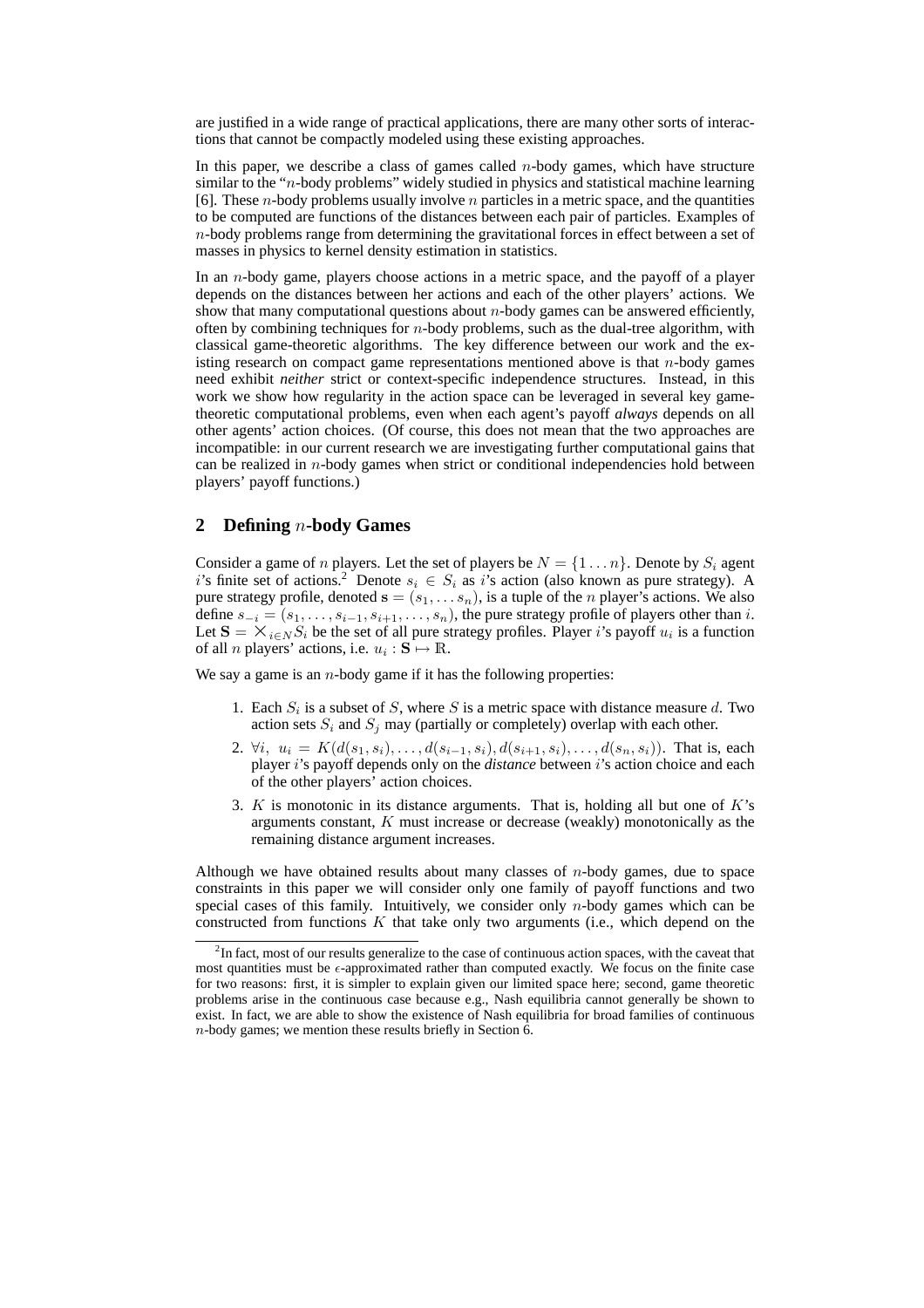distances between only two players' actions). It turns out that these payoff functions are already sufficient to represent a large class of game-theoretic interactions.

**Definition 1 (Pairwise Interactions).** A *General Pairwise Interactions* payoff function is defined as

$$
\forall i, \quad u_i(\mathbf{s}) = \underset{j \neq i}{\ast} K_j(d(s_i, s_j)) \tag{1}
$$

where  $*$  is a monotonic, commutative and associative operator with  $*_{i}K_{j} = K_{1} * ... * K_{n}$ and each  $K_i$  is a monotonic kernel as defined above.

Below we define two special cases of pairwise interactions payoff functions which are very useful representationally, and which yield computational benefits over the general case.

**Definition 2 (Sum-Kernel).** A *Sum-Kernel*, or *Additive* payoff function is defined as

$$
\forall i, \quad u_i(\mathbf{s}) = u_i(s_i, s_{-i}) = \sum_{j \neq i} w_j K(d(s_i, s_j))
$$
 (2)

where the kernel  $K$  is a monotonic function of the distance between two actions, and the weights  $w_j \in \mathcal{W} \subseteq \mathbb{R}$ .

**Definition 3 (Max-Kernel).** A *Max-Kernel* payoff function is defined as

$$
\forall i, \quad u_i(\mathbf{s}) = u_i(s_i, s_{-i}) = \max_{j \neq i} w_j K(d(s_i, s_j)) \tag{3}
$$

where K is monotonic and  $w_j \in \mathcal{W} \subseteq \mathbb{R}$ .

Analogously we can define Min-Kernel payoff functions. An example of a min-kernel payoff function is *Nearest Neighbor*:

$$
\forall i, \quad u_i(\mathbf{s}) = u_i(s_i, s_{-i}) = \min_{j \neq i} d(s_i, s_j)
$$
 (4)

Of course, we can represent many other interesting game-theoretic interactions as special cases of general pairwise interactions. For example, single-shot pursuit-evasion scenarios can be written in this way; for more details see the full version of our paper.

## **2.1 Representation Size**

According to the definition above, to represent an  $n$ -body game we need to specify the action sets  $S_i$  and the weights  $w_i$  for each player, and the kernel function K. Let  $M =$  $\max_i |S_i|$ . Storing the action sets takes  $O(nM)$  space. We need to specify K for each possible values of  $d(s_i, s_j)$ , and in the worst case where action sets are totally disjoint, d can have  $O((nM)^2)$  different values (recall that we assume that the action space is finite). So the worst case space complexity for representing an *n*-body game is  $O((nM)^2)$ . However, we are most interested in cases where  $K$  can be expressed analytically, and so we will not need to explicitly store its values. Some examples of useful analytic kernel functions are:

1. Gaussian Kernel:  $K(d(s_i, s_j)) = e^{-\lambda ||s_i - s_j||^2}$ 

2. Coulombic Kernel: 
$$
K(d(s_i, s_j)) = -\frac{1}{||s_i - s_j||^a}
$$

When the kernel has an analytic expression, as in these cases, the space complexity of representing the game is  $O(nM)$ , because it is unnecessary to store  $K(d(s_i, s_j))$  for each  $s_i$  and  $s_j$ . Regardless, the space complexity of representing an *n*-body game is much less than the space complexity of the same game's normal form, which is  $O(nM^n)$ .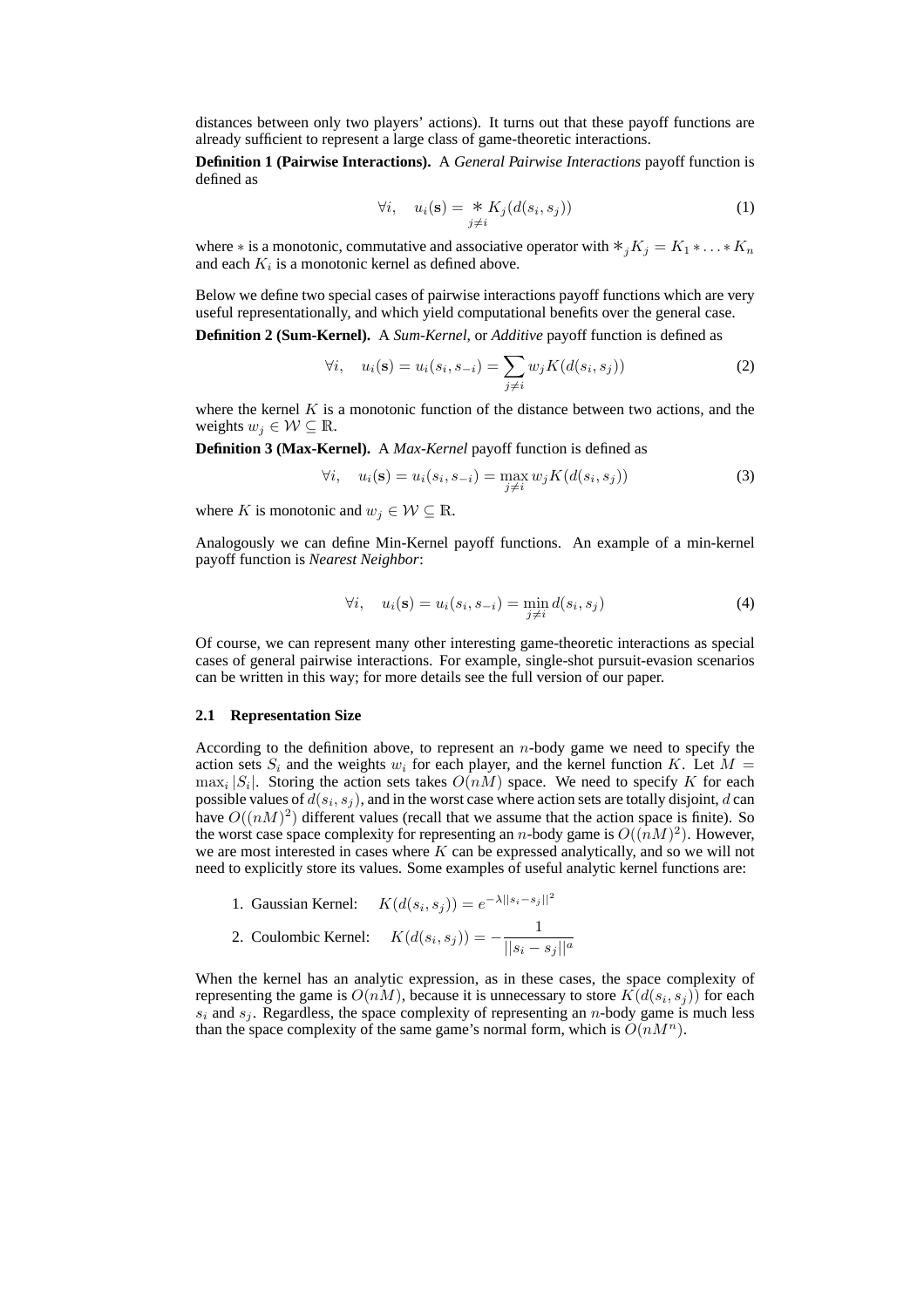#### **2.2 Example**

Due to space constraints we present only one example, though it is easy to construct many more. Here we give a discrete and multidimensional generalization of Hotelling's famous location problem  $[12]$ , represented as an *n*-body game with Additive payoffs:

## **Example 1.** *Coffee Shop Game*

n *vendors are trying to decide where to open coffee shops in a downtown area. The area is rectangular, with* r *rows and* c *columns of blocks; each vendor chooses to open shop in one of these blocks. Vendors prefer to be far away from other vendors' shops. Vendor* i*'s payoff is the sum of all other vendors' influence on* i*, where* j*'s influence on* i *is an increasing function on the Manhattan distance between* i *and* j*'s chosen blocks. Formally,*

$$
u_i(s_i, s_{-i}) = \sum_{j \neq i} K(d(s_i, s_j))
$$
\n(5)

where  $d(s_i, s_j)$  is the Manhattan distance between i's location  $s_i$  and j's location  $s_j$ :

 $d(s_i, s_j) = |row(s_i) - row(s_j)| + |col(s_i) - col(s_j)|$ 

*and* K *is a monotonically increasing function (e.g., linear; log).*

### **2.3 Computation on** n**-body Games**

As noted above, the n-body game representation is much more compact than the normal form. However, evaluating a player's payoff now takes  $O(n)$  time, where for normal form games this just requires a table lookup. Evaluating all  $n$  players' payoffs under a pure strategy profile would then take  $O(n^2)$  time using the obvious method. For some applications even when the space complexity of the normal form is not a concern—this might still be faster than constructing the exponential-sized normal form representation and then doing computation on it. This is because computational tasks quite often require the evaluation only of payoffs under a small subset of pure strategy profiles, so payoffs that are not relevant to us will not be evaluated when using the n-body representation.

Nevertheless, payoff computations are in the inner loops of most computation tasks on games, thus the  $O(n^2)$  complexity would severely limit the size of games we are able to analyze. Can we speed up this computation by exploiting the n-body structure of the payoff function? Intuitively, if a certain set of players chose actions that are "close together" in S, we could treat them as "approximately the same" during computation. This allows us to approximate the computation of payoffs by partitioning the action space  $S$ , and approximating the points in each partition by representative point(s). This is the intuition behind many n-body methods, e.g. the fast multipole algorithms and the dual-tree algorithm using  $kd$ -trees or metric trees. (We survey these approaches in more detail in Section 3.) Such methods are often able to reduce average-case complexity from  $O(n^2)$  to  $O(n \log n)$  or even  $O(n)$ .

In the rest of this paper, we consider a number of computational tasks: computing payoffs under pure strategy profiles, payoffs under mixed strategy profiles, finding best responses, computing pure strategy Nash equilibria and computing mixed strategy Nash equilibria. We demonstrate that the structure of n-body games allows each of these tasks to be performed far more efficiently than in the general case.

## **3 Evaluating Payoffs under Pure Strategy Profiles**

The computation of payoffs under pure strategy profiles is required by essentially all computational tasks in game theory. Our later discussion of more complex tasks will be based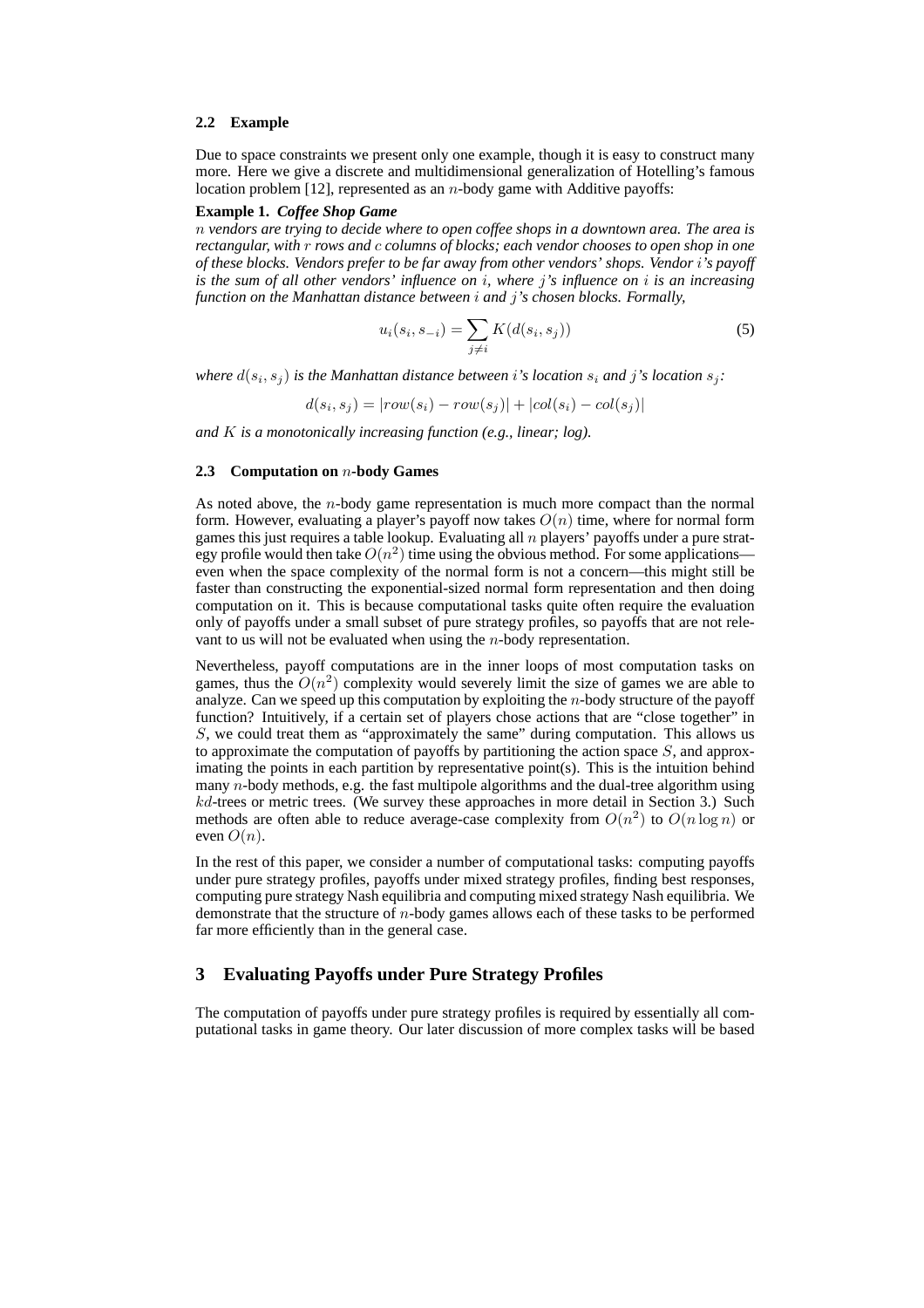on results here. Consider that we want to compute a player  $i$ 's payoff when  $i$  plays various actions in  $S_i$  and the other players play according to  $s_{-i}$ :

**Problem 1.** *One-Player All-Deviations Pure-Strategy Payoffs:*

$$
\forall s_i' \in S_i, \quad u_i(s_i', s_{-i})
$$

#### **3.1 Additive payoff functions**

In the Additive payoff function special case, Problem 1 has the form

$$
\forall s_i' \in S_i, \quad \text{compute} \quad \sum_{j \neq i} w_j K(d(s_i', s_j)) \tag{6}
$$

A mathematically equivalent problem arises often in statistics (e.g., Gaussian processes and kernel density estimation) and physics (e.g., gravitation and electro-magnetics); the complexity of solving the problem using a naive approach is  $O(|S_i|n)$ . Let  $h = max\{n, |S_i|\}$ . Very recently, several techniques were proposed for solving this problem in  $O(h \log h)$ and even  $O(h)$  steps (depending on the kernel function used). These methods guarantee an approximate solution within a specified error tolerance. (Later, we will see that in the max-kernel and best response cases, we can even achieve an exact solution.) The most general and popular examples of these fast methods for the sum-kernel problem include fast multipole expansions [10], box-sum approximations [3] and spatial-index methods [19].

Fast multipole methods tend to work only in low (typically three) dimensions and need to be re-engineered every time a new kernel function is adopted. The most popular multipole method is the fast Gauss transform (FGT) algorithm [11], which as the name implies applies to Gaussian kernels. In this case, it is possible to attack larger (e.g., ten) dimensions by adopting clustering-based partitions as in the improved fast Gauss transform [23]. Both the computational and storage cost of fast multipole methods is  $O(h)$ .

Spatial-index methods, such as KD-trees and ball trees, are very general, easy to implement and can be applied in high-dimensional spaces [9, 7, 8]. Furthermore, they apply to any monotonic kernels defined on a metric space, and can be easily extended to other problems besides sum-kernel. Building the trees costs  $O(h \log h)$  and in practice the run-time cost behaves as  $O(h \log h)$ , while storage is still  $O(h)$  [16]. A detailed empirical analysis of the FGT and tree methods is presented in [16].

To provide some intuition on how these fast algorithms work, we will present a brief explanation of tree methods. The first step in these methods involves partitioning a set of points recursively as illustrated in Figure 1. Along with each node of the tree we will store statistics such as the sum of the weights in the node. Now imagine we want to evaluate the effect of points  $s_j$  in a specific node B on the query point  $s_i$ , that is:

$$
u_i = \sum_{j \in B} w_j K(d(s_i, s_j)).
$$

As shown in Figure 2, this sum can be approximated using upper and lower bounds:

$$
u_i \approx \frac{1}{2} \left( u_i^{upper} + u_i^{lower} \right) = \frac{\sum_{j \in B} w_j}{2} \left( K(d^{lower}) + K(d^{upper}) \right)
$$

,

where  $d^{lower}$  and  $d^{upper}$  are the closest and farthest distances from the query point to node B. The error in this approximation is:

$$
e = \frac{1}{2} \left( u_i^{upper} - u_i^{lower} \right).
$$

One only needs to recurse down the tree to the level at which a pre-specified error tolerance is guaranteed.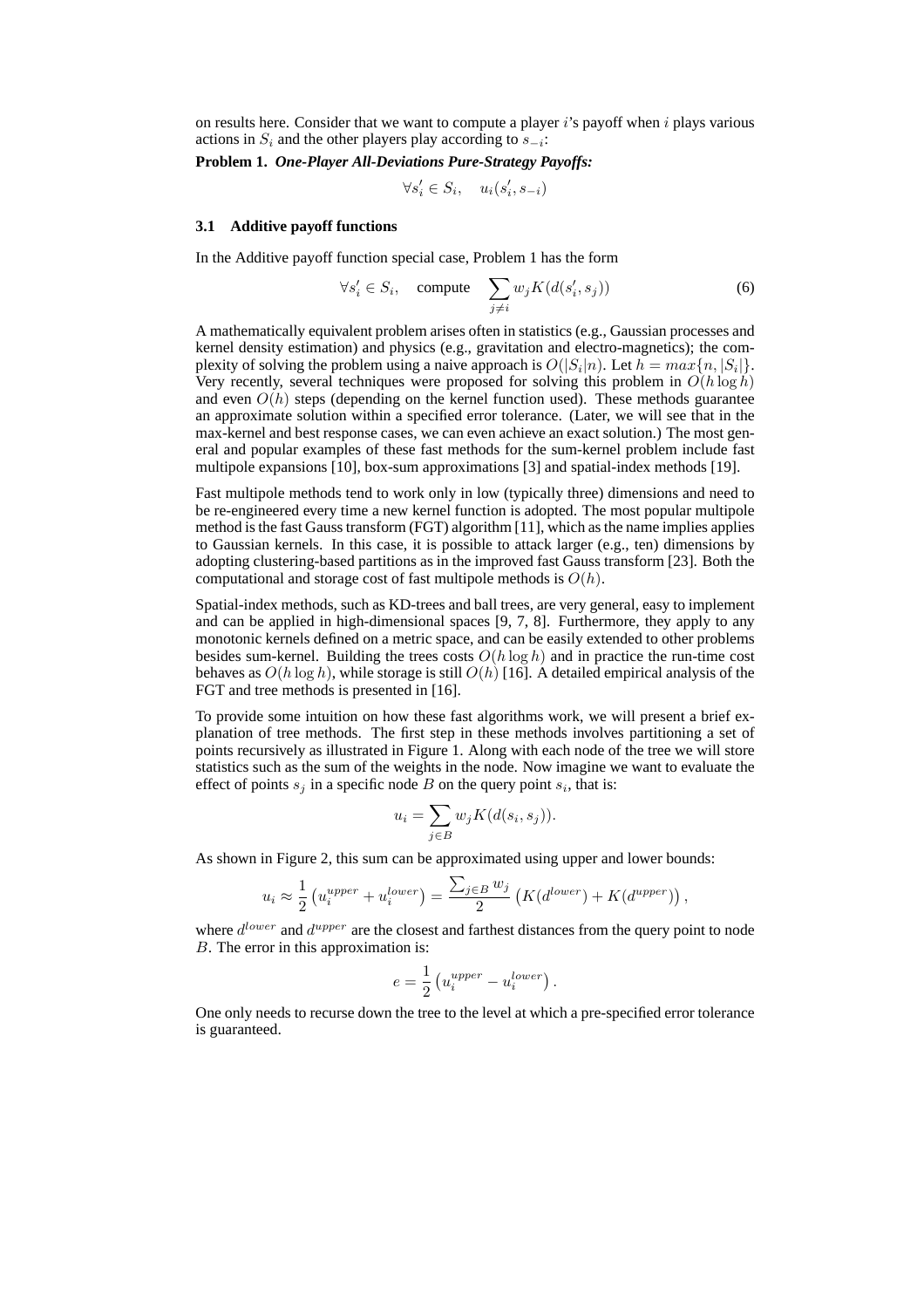

Figure 1: KD-tree partition of the action space.



 $s_i$  in node B

Figure 2: To bound the influence of node points  $s_j$  on the query point  $s_i$ , we move all the node points to the closest and farthest positions in the node. To compute each bound, we only need to carry out a single kernel evaluation.

Since there are many query points, it is possible to improve the efficiency of these tree methods by building trees for the source and query points. Then, instead of comparing nodes to each separate query point, one compares nodes to query nodes. A detailed explanation of these dual tree techniques appears in [9, 7, 8]. When the kernel depends on more than two agents, say  $m$  agents, one can adopt  $m$  trees to solve the sum-kernel problem efficiently.

If there are positive as well as negative weights, we can split the set of players  $N$  into the set  $N^+$  with non-negative weights and the set  $N^-$  with negative weights. Then the sum above can be decomposed into two sums with non-negative weights:

$$
\forall s_i' \in S_i, \quad \sum_{j \in N^+, j \neq i} w_j K(d(s_i', s_j)) - \sum_{j \in N^-, j \neq i} |w_j| K(d(s_i', s_j)) \tag{7}
$$

Since we can compute each of the two sums independently of the other, we have decomposed the problem into two smaller  $n$ -body problems, each of which can be solved efficiently using e.g. the dual tree algorithm.

## **3.2 Max-kernel payoff functions**

With the **Max-kernel** payoff function, Problem 1 has the form

$$
\forall s_i' \in S_i, \quad \max_{j \neq i} w_j K(d(s_i', s_j)) \tag{8}
$$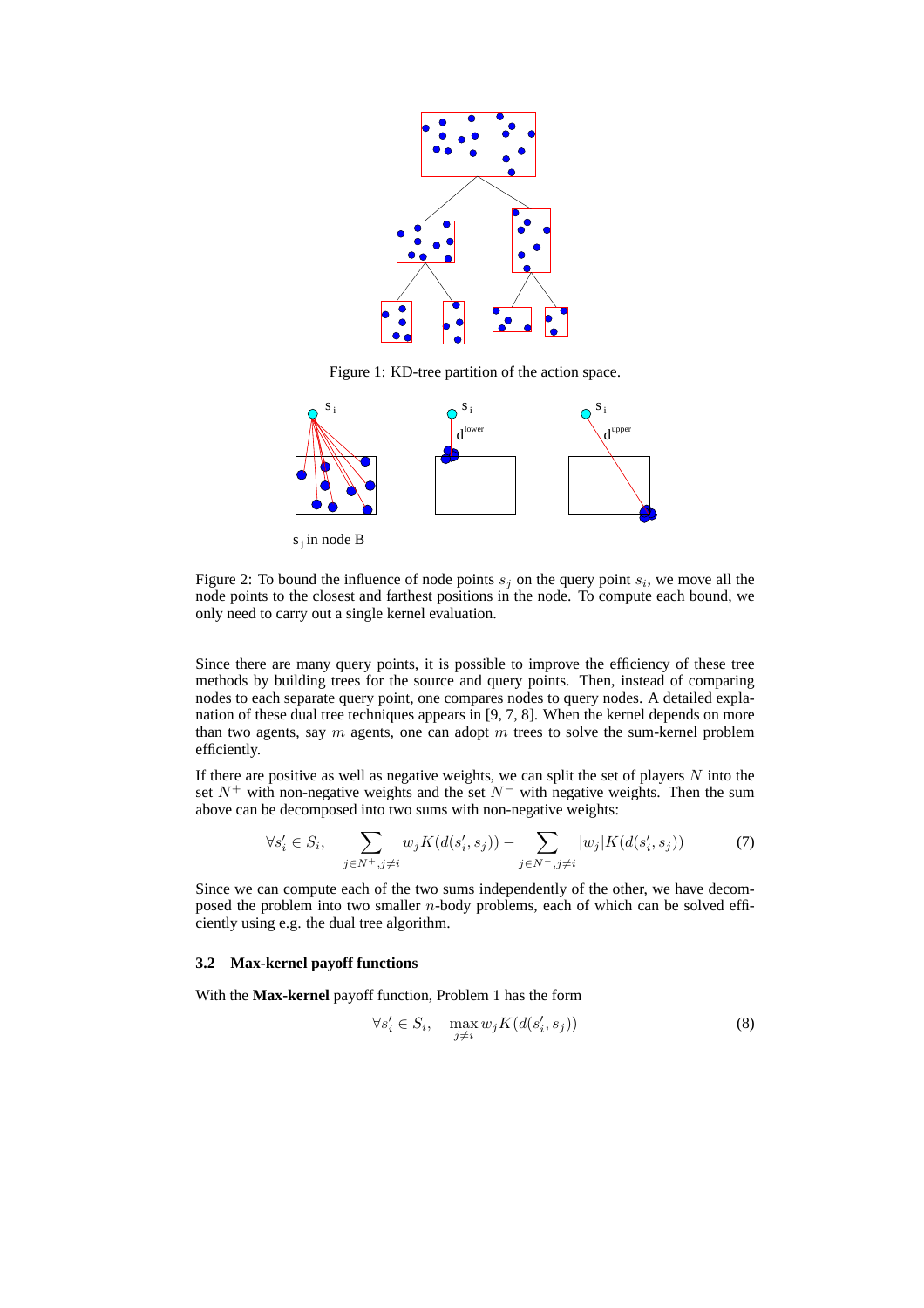

Figure 3: Assuming that all particles have equal weights, it is clear in this picture that  $d_{AB}^{upper} < d_{AC}^{lower}$  and, hence, node B will have a stronger influence than node C on node  $\widetilde{A}$ . As a result, all the points in node C can be discarded in one single pruning step.

Exact payoffs can be computed using dual-tree methods [14], as shown in Figure 3. This figure illustrates the fact that in the max-kernel case, a set of players' actions can be disregarded whenever it can be proven that no element in the set is the furthest from  $i$ 's action, and hence that dropping these actions will not change the max. Thus, in this case we use the upper and lower bounds not to produce an approximation to  $u_i$ , but rather to compute the exact value of  $u_i$  more quickly. Note that we use a dual-tree approach here which queries using a set of points A rather than a single point as in Figure 2. If the actions are defined on a regular grid, then the distance transform [2, 4] provides  $O(h)$  solutions with very low constant factors. The distance transform is known to work for quadratic and conic kernels [4].

#### **3.3 General pairwise interactions payoff functions**

Let us now consider general pairwise interactions. Problem 1 can be written as

$$
\forall s_i' \in S_i, \quad *K_j(d(s_i', s_j))
$$
\n
$$
(9)
$$

If the kernels are identical, then we can apply dual-tree methods to approximate the payoffs efficiently. In particular, we can compute the upper and lower bounds of the kernel value between two nodes from the upper and lower bounds of the distance between those nodes.

If the kernels are not identical, then it is not obvious how to compute the upper and lower bounds of the kernel between two nodes. However, if the kernel functions are *ordered*, i.e. say  $K_1(d(s_i, s_j)) > K_2(d(s_i, s_j)) > \ldots > K_n(d(s_i, s_j))$  for all  $s_i, s_j$ , we can compute the upper and lower bound using the largest and smallest kernel in that  $s_{-i}$  node. Otherwise, we could still use a single-tree algorithm where we only partition  $S_i$ . Then it is straightforward to compute upper and lower bounds of the kernel value between a node in the  $S_i$  tree and a single  $s_j$ , since we know the kernel is  $K_j$ .

## **3.4 Related problems**

There are several similar problems that we may want to consider. First, imagine that we are given a pure strategy profile of the *n* players:  $\mathbf{s} = (s_1, \ldots, s_n)$ , and that we would like to compute the payoffs of all  $n$  players under s. This can be formulated as the following problem, which takes  $O(n^2)$  by naive computation.

**Problem 2.** *All-Players One-Action-Profile Pure-Strategy Payoffs:*

$$
\forall i \in N, \quad u_i(\mathbf{s})
$$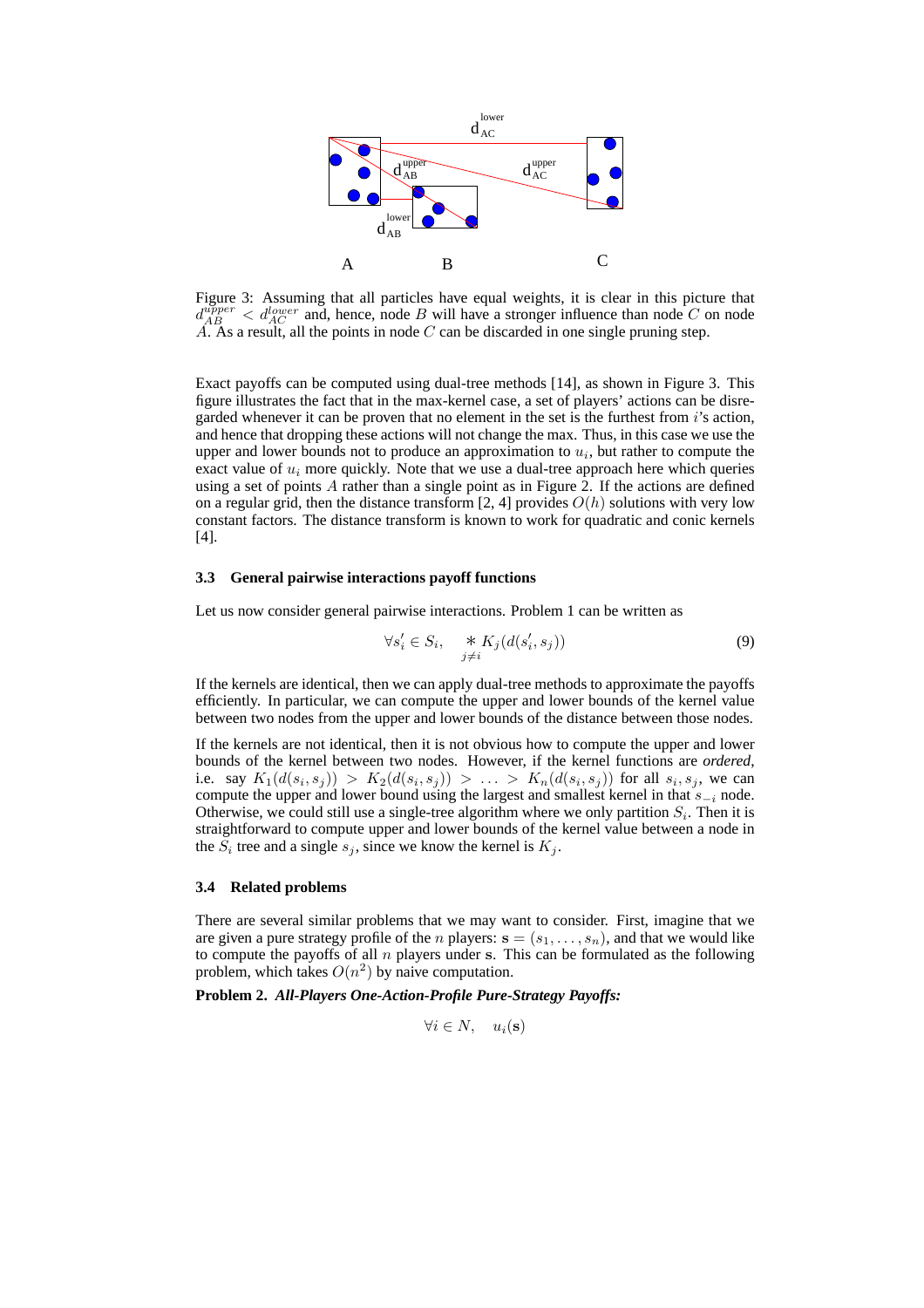We can also apply dual-tree methods to this problem. We need one tree to partition the  $n$ players' actions  $s_i$ , and one tree to partition the actions  $s_j$  (actions of players other than i). Since these two trees contain the same data, we can actually just build one tree that partitions s, and run the dual-tree algorithm on this tree.

We may also want to compute a combination of Problems 2 and 1: given a pure strategy profile s, we want to compute for all  $i \in N$  the payoffs when i plays every action in  $S_i$  and the other players plays  $s_{-i}$ .

## **Problem 3.** *All-Player All-Deviations Pure-Strategy Payoffs:*

 $\forall i \in N, \forall s_i' \in S_i, u_i(s_i', s_{-i})$ 

We can treat this as  $n$  instances of Problem 1 and solve them separately. However, by considering them together, some of the data structure can be shared. In particular, to solve each instance of Problem 1 using a dual-tree algorithm, we need to build two trees, one to partition *i*'s action set  $S_i$ , the other to partition the  $n-1$  other players actions  $s_{-i}$ . Instead of building a tree on  $s_{-i}$  for each i, we could build a tree that partitions everyone's actions s. Then when we compute i's payoffs, we hide  $s_i$  from the tree to yield a tree on the  $n-1$ particles  $s_{-i}$ . Thus we only need to build  $n + 1$  trees, instead of  $2n$  trees.

If the action sets completely overlap with each other, i.e.  $S_i = S_j$  for all  $i, j \in N$ , we can achieve further savings on space and time complexity. Firstly, since the action sets overlap, we only need one tree to partition them. Thus we only need to build two trees in total, one for the action set  $S_1$  and one for the actions s. Furthermore, since both trees are shared among the  $n$  sub-problems, much of the computation of distances between nodes can be cached. If the action sets only partially overlap with each other, we can still apply the same ideas as above, although more book-keeping is required. In particular, we use one tree to partition all the action sets  $S_1, \ldots, S_n$ , and in each node of the tree we keep separate statistics about each player's actions in that partition.

In summary, payoffs under pure strategy profiles can be approximated efficiently, with guaranteed error bounds. In certain cases exact payoffs can also be computed efficiently. It turns out that for many of the tasks discussed in this paper, exact payoffs are not required, instead approximate payoffs with upper and lower bounds are sufficient.

# **4 Payoffs under Mixed Strategy Profiles**

A mixed strategy of player i, denoted  $\sigma_i$ , is a probability distribution over  $S_i$ . Playing a mixed strategy  $\sigma_i$  means probabilistically playing an action in  $S_i$  according to the distribution  $\sigma_i$ . Denote as  $\sigma_i(s_i)$  the probability of playing action  $s_i$  under the mixed strategy  $\sigma_i$ . A mixed strategy profile is denoted  $\sigma = (\sigma_1, \ldots, \sigma_n)$ . We use the shorthand  $u_i(\sigma)$  to denote player i's expected payoff under mixed strategy profile  $\sigma$ .

A very fundamental computational problem is to compute i's expected payoffs for playing each of her pure actions in  $S_i$ , given that the other players follow the mixed strategy  $\sigma_{-i}$ .

**Problem 4.** *One-Player All-Deviations Mixed Payoff:*

$$
\forall s_i \in S_i, \quad u_i(s_i, \sigma_{-i})
$$

For computing expected payoffs, the naive method is to sum out all possible outcomes, weighted by their probabilities of occurring, e.g.

$$
u_i(s_i, \sigma_{-i}) = \sum_{s=i} u_i(s_i, s_{-i}) \Pr(s_{-i}|\sigma_{-i})
$$

$$
= \sum_{s=i} u_i(s_i, s_{-i}) \prod_{j \neq i} \sigma_j(s_j)
$$
(10)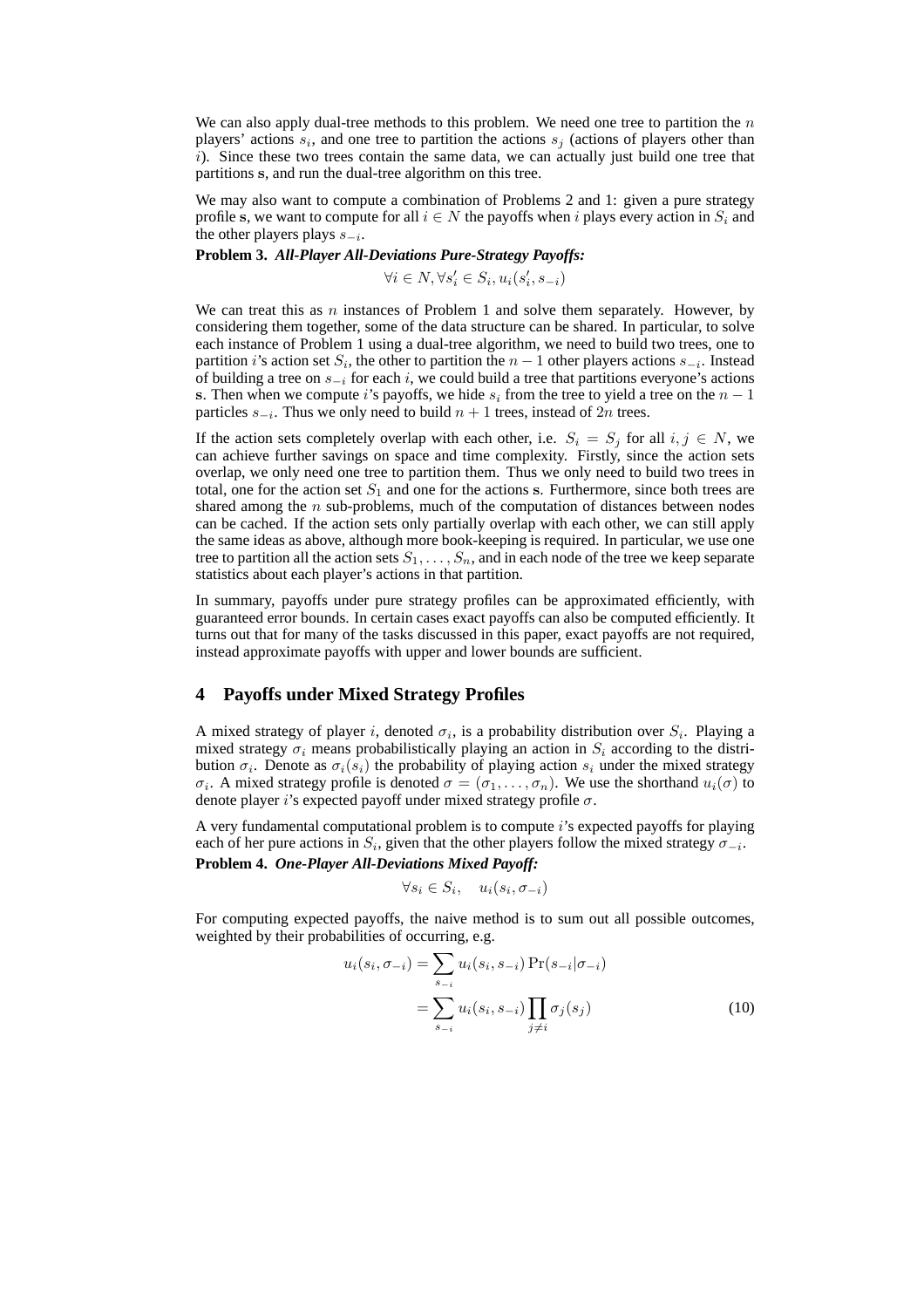But the number of terms to sum is exponential to the number of players (Remember  $s_{-i}$ ) is a pure strategy profile of the  $(n - 1)$  players other than i, i.e. we are summing over all possible combinations of actions of the  $(n - 1)$  players). We need a more efficient algorithm.

#### **4.1 Additive payoff functions**

If the game's payoff function is of the **Additive** type (Equation 2), then due to linearity of expectation, we can compute expected payoffs easily. For example, consider a case where player *j* with weight  $w_j$  plays action 1 with probability  $\frac{1}{4}$  and action 2 with probability  $\frac{3}{4}$ . Linearity of expectation allows us to essentially "replace" player j with a player with weight  $\frac{1}{4}w_j$  playing action 1 and a player with weight  $\frac{3}{4}w_j$  playing action 2. Thus Problem 4 reduces to the pure strategy case (Problem 1), with the number of particles equal to the sum of the supports of the players' mixed strategies. Formally,

$$
u_i(s_i, \sigma_{-i}) = \sum_{s_{-i}} u_i(s_i, s_{-i}) \prod_{k \neq i} \sigma_k(s_k)
$$
  
\n
$$
= \sum_{s_{-i}} \sum_{j \neq i} w_j K(d(s_i, s_j)) \prod_{k \neq i} \sigma_k(s_k)
$$
  
\n
$$
= \sum_{j \neq i} \sum_{s_{-i}} w_j K(d(s_i, s_j)) \prod_{k \neq i} \sigma_k(s_k)
$$
  
\n
$$
= \sum_{j \neq i} \sum_{s_j} w_j K(d(s_i, s_j)) \sigma_j(s_j) \sum_{s_{-i, -j}} \prod_{k \neq i, j} \sigma_k(s_k)
$$
(11)  
\n
$$
= \sum_{j} \sum_{s_j} w_j \sigma_j(s_j) K(d(s_i, s_j))
$$

$$
-\sum_{j\neq i}\sum_{s_j} w_j \sigma_j \sigma_j \mu_1(\alpha(s_i, s_j))
$$
\n
$$
= \sum_{j\neq i} \sum_{s_j} w_j \sigma_j \sigma_j \mu_1(\alpha(s_i, s_j))
$$
\nentotes a pure strategy profile for all players except *i* and *j*. From (11) to

where  $s_{-i,-i}$  d  $(12)$  we are able to eliminate the sum of the mixed strategies of players other than i and  $j$ , since they always sum to 1. This result allows us to use dual-tree methods to efficiently approximate expected payoffs for Additive payoff functions.

#### **4.2 Max-kernel payoff functions**

If the game's payoff function is of the **Max-kernels** type (Equation 3), the task is more complex since we cannot use linearity of expectations. Instead, we can combine dualtree methods with dynamic programming techniques to efficiently approximate expected payoffs.

First, let us look at the naive way of computing the expected payoff:

$$
u_i(s_i, \sigma_{-i}) = \sum_{s_{-i}} \max_{j \neq i} [w_j K(s_i, s_j)] \prod_{k \neq i} \sigma_k(s_k)
$$
 (13)

For each possible  $s_{-i}$ , we need to solve the maximization problem  $\max_{j\neq i} [w_j K(s_i, s_j)],$ For each possible  $s_{-i}$ , we need to solve the maximization problem  $\max_{j\neq i} |w_j K(s_i, s_j)|$ ,<br>and add up these values, weighted by  $\prod_{k\neq i} \sigma_k(s_k)$ . Since the number of possible  $s_{-i}$  is  $_{j\neq i}|S_j|$ , this method is exponential in n.

We have seen previously that dual-tree methods, by partitioning the particles into clusters and considering interactions between clusters of particles instead of individual particles, can speed up the computation of n-body problems. Let us apply this intuition here. Let us partition the action space S using e.g. a kd-tree or a ball-tree. Denote  $\tilde{S}$  the set of partitions in a partitioning of  $\tilde{S}$ , corresponding to a frontier of the tree, and  $\tilde{s}$  one of the partitions, corresponding to one node in that frontier. The partitioning of  $S$  induces a partitioning for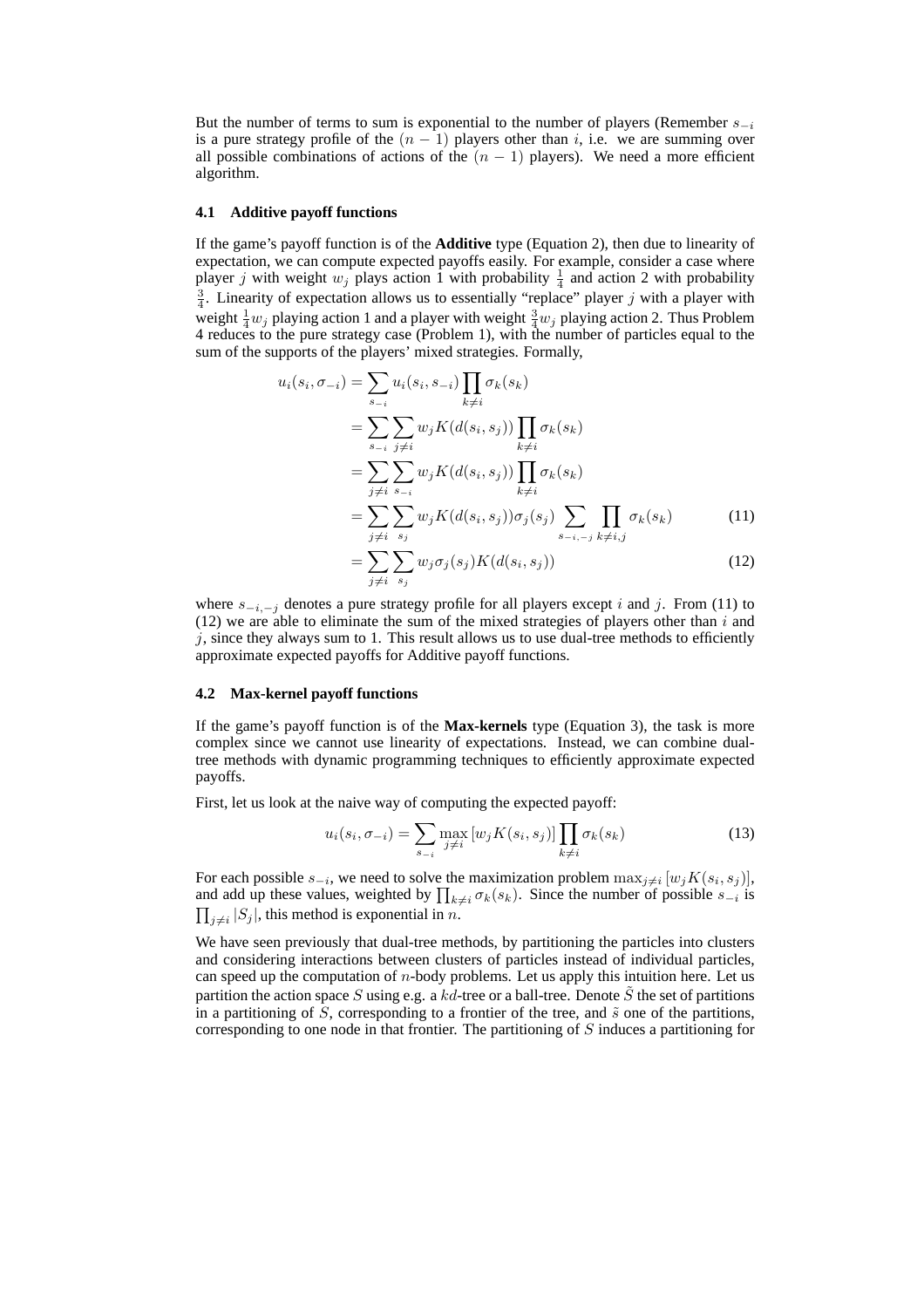each  $S_j$ , denoted  $\tilde{S}_j$ . Essentially, we are approximating the original game using a game with action sets  $\tilde{S}_j$ , where different actions in the original game that belongs to the same partition is treated as approximately the same action in the new game. For all  $\tilde{s} \in \tilde{S}$  and all partition is treated as approximately the same action in the new game. For all  $s \in S$  and all  $j \neq i$ , let  $\tilde{\sigma}_j(\tilde{s}) = \sum_{s_j \in \tilde{s}} \sigma_j(s_j)$ , i.e.  $\tilde{\sigma}_j(\tilde{s})$  is the probability of j playing an action in the region  $\tilde{s}$ . In other words,  $\tilde{\sigma}_i$  is player j's mixed strategy in the approximated game on  $\tilde{S}$ . We also partition player i's action space  $S_i$  using another tree. Let us denote a node in this tree as X. For each node X in the  $S_i$  tree and each node  $\tilde{s}$  in the S tree, we can compute the upper and lower bounds of the distance between the two nodes, denoted  $d^u(X, \tilde{s})$  and  $d^l(X, \tilde{s})$  respectively. Assuming the kernel K is monotonically decreasing in d, we can compute the upper and lower bounds of the expected payoff when  $i$  plays an action in  $X$ , and the other players play the mixed strategy profile  $\tilde{\sigma}_{-i}$ :

$$
u_i^{\{u,l\}}(X,\tilde{\sigma}_{-i}) = \sum_{\tilde{s}_{-i}} \max_{j \neq i} \left[ w_j K(d^{\{l,u\}}(X,\tilde{s}_j)) \right] \prod_{k \neq i} \tilde{\sigma}_k(\tilde{s}_k)
$$
(14)

Compared to Equation 13, we have effectively reduced the action sets  $S_i$  to smaller sets  $\tilde{S}_j$  by grouping nearby actions. Unfortunately, since we are still considering each possible action profile  $\tilde{s}_{-i}$  of the  $n-1$  players, the number of summands is  $O(|\tilde{S}|^{n-1})$ , i.e. still exponential in  $n$ . This is unacceptable. £

Can we do better? We observe that the pure strategy payoff  $\max_{j\neq i}$  $w_j K(d^{\{l,u\}}(X, \tilde{s}_j))]$ depends on the node  $\tilde{s} \in \tilde{S}$  that achieves this maximum of the weighted kernels, and the weight  $w_j$  of the player whose action achieves this maximum. Since this weight can be one of  $n-1$  different values, the payoff can be at most  $(n-1)|\tilde{S}|$  different values. If we can compute the probability distribution of these payoff values given the mixed strategy profile, then by the definition of the expected value, the expected payoff is just a weighted sum of these payoff values, with the weights being the probabilities of each value. Formally,

$$
u_i(X, \tilde{\sigma}_{-i}) = \sum_v \Pr(u_i(X, \tilde{s}_{-i}) = v | \tilde{\sigma}_{-i}) \cdot v \tag{15}
$$

$$
= \sum_{v}^{v} \Pr(\max_{j \neq i} \left[ w_j K(d(X, \tilde{s}_j)) \right] = v | \tilde{\sigma}_{-i}) \cdot v \tag{16}
$$

where  $Pr(u_i(X, \tilde{s}_{-i}) = v | \tilde{\sigma}_{-i})$  is the probability of i's payoff being v, given that the other players are playing the mixed strategy  $\tilde{\sigma}_{-i}$ . Since v has at most  $(n-1)|\tilde{S}|$  possible values, the number of summands is at most  $(n - 1)|\tilde{S}|$ . The difficult part is to compute the probability distribution  $Pr(u_i(X, \tilde{s}_{-i})|\tilde{\sigma}_{-i})$ . From (16), we observe that this is the distribution of the maximum of  $(n - 1)$  independent random variables, each with distribution  $Pr(w_j K(d(X, \tilde{s}))|\tilde{\sigma}_j)$  which is the distribution of player j's weighted kernel given her mixed strategy  $\tilde{\sigma}_i$ . Note that the Cumulative Distribution Function (CDF) of the highest order statistic of  $n - 1$  independent random variables is the product of the CDFs of each random variable. So a simple algorithm to compute the distribution of the maximum is to first compute the CDFs of the random variables, multiply them together to get the CDF of the maximum, and then convert the CDF back to a probability distribution.

- 1. Sort the partitions in  $\tilde{S}$  by their distances to X, i.e.  $d(X, \tilde{s})$ .
- 2. For each  $j \neq i$ :
	- (a) For each  $\tilde{s} \in \tilde{S}$ :  $P_j(w_j K(d(X, \tilde{s})) \leftarrow \tilde{\sigma}_j(\tilde{s})$
	- (b) Compute the CDF of  $P_j$ , denoted  $F_j$ . Since  $P_j$  is already sorted,  $F_j$  is the cumulative sum of  $P_j$ .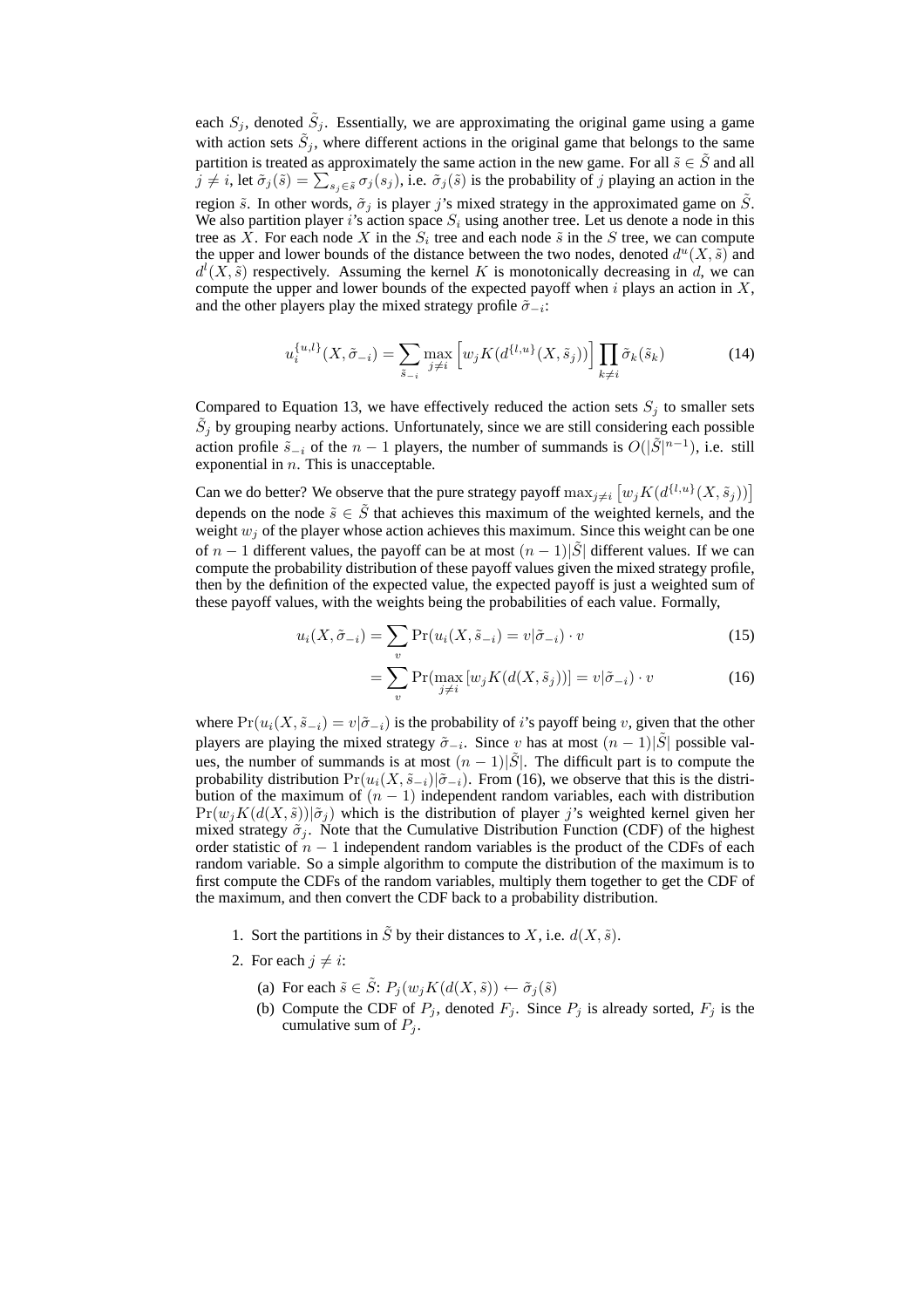- 3. For each of the possible values of v, compute the CDF of the maximum:  $F(v) = \prod_{v \in V}$  $\prod_{i \neq i} F_j (v)$
- 4. Compute the probability distribution from the CDF  $F(v)$ .

This process needs to be done twice: once for the upper bound and once for the lower bound. The complexity of the algorithm is  $O(|\tilde{S}| \log |\tilde{S}| + n^2 |\tilde{S}|)$ . This is much better than the exponential complexity of  $(14)$ . Since we only need upper and lower bounds on the expected payoff, we can further speed up this computation. Intuitively, although there are  $O(n|\tilde{S}|)$  possible outcomes of v, we can "merge" possible outcomes at the same  $\tilde{s}$  but with different weights, and replace them using maximum (minimum) of the weights. This way we only have to consider  $|\tilde{S}|$  outcomes. This yields an  $O(|\tilde{S}| \log |\tilde{S}| + n|\tilde{S}|)$  algorithm, although it would produce looser bounds.

Once we have computed an approximated expected payoff on query node  $X$  and partitioning  $\tilde{S}$ , and later want to approximate the expected payoff on one of X's children X' and a finer partitioning  $\tilde{S}$ ', can we save any computation by using the earlier results? Unfortunately the earlier results cannot be directly used for computing the payoff on the finer resolution; but the good news is that we can use the earlier results (especially the distribution of v) to prune parts of the space S. Following is an outline of our dual-tree algorithm (the pseudo-code of this algorithm will be included in the full version of this paper):

- 1. Get the query node X from a depth-first traversal of the  $kd$ -tree on  $S_i$ ; and get the partitioning  $\tilde{S}$  as the frontier of a breath-first traversal of the kd-tree on S.
- 2. Prune away parts of  $\tilde{S}$ , using earlier results.
- 3. Compute the distribution over payoffs.
- 4. Compute the expected payoff using (16).

#### **4.3 General pairwise interactions payoff functions**

Let us now consider  $n$ -body games with general pairwise interactions (Equation 1). Assume that upper and lower bounds on the kernel value between two nodes can be computed, so that dual tree methods can be applied. From our discussion on the Max-Kernel case, we note that the expected payoff can be written as Equation 15. If the number of possible values of  $v$  (i.e. the number of i's distinct payoff values under pure strategy profiles) grows exponentially with respect to  $n$ , then Equation 15 is still an exponential-sized sum. However, if the number of possible values of v is polynomial in  $n$  (as is the case for Max-Kernel), then the expected payoff can be computed efficiently. To compute the distribution of payoffs  $Pr(u_i(X, \tilde{s}_{-i})|\tilde{\sigma}_{-i})$ , we use a dynamical programming algorithm that applies one player's mixed strategy at a time. Let  $Q_j(v) = Pr(K_j(d(s_i, s_j)) = v | \tilde{\sigma}_j)$ , then the algorithm computes the following recurrence:

$$
P_k(v) = \sum_{x*y=v} P_{k-1}(x)Q_k(y)
$$

for  $k = 1, \ldots, i - 1, i + 1, \ldots, n$ . The result  $P_n$  is the distribution of payoffs needed in (15). Let the number of possible  $v$  in (15) be  $V$ . Then this algorithm's complexity is  $O(nV|\tilde{S}|)$ , which is polynomial if V is polynomial in n. This is essentially the dynamical programming algorithm for exploiting *causal independence* in Bayes networks [24].

## **4.4 A more general problem**

Another often-encountered task is to compute i's expected payoff when all players are playing mixed strategies: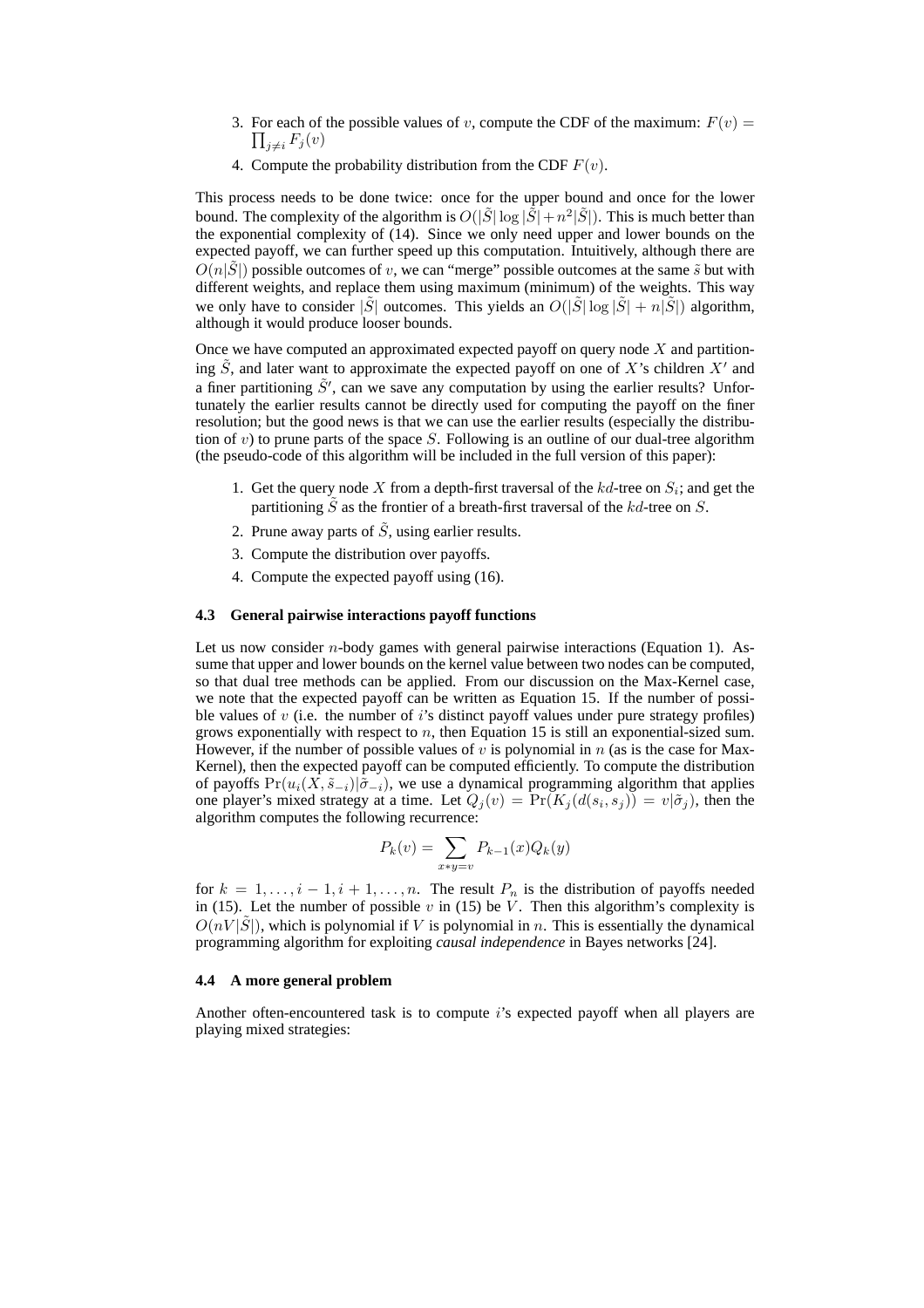**Problem 5.** One-Player Expected Payoff under Mixed Profile<br> $u_i(\sigma) = \sum_i \sigma_i(s_i) u_i(s_i, \sigma_{-i}))$ 

$$
u_i(\sigma) = \sum_{s_i \in S_i} \sigma_i(s_i) u_i(s_i, \sigma_{-i}))
$$
\n(17)

A straightforward way to compute this is to first compute  $u_i(s_i, \sigma_{-i})$  for all  $s_i$  (Problem 4), then do the above weighted sum. A more efficient way is to integrate the computation of this weighted sum into the dual-tree algorithm of Problem 4. In particular, for any partitioning of  $S_i$  and partitioning of  $S$ , we can compute the upper and lower bound on  $u_i(\sigma)$  by summing the bounds for  $u_i(X, \tilde{\sigma}_{-i})$  for all node X in that partitioning of  $S_i$ , weighted by the probability of playing an action in X:<br>  $u_i^{\{u,l\}}(\sigma) = \sum u_i^{\{u,l\}}(X, \tilde{\sigma}_{-i})$ 

$$
u_i^{\{u,l\}}(\sigma) = \sum_X u_i^{\{u,l\}}(X, \tilde{\sigma}_{-i}) \sum_{s_i \in X} \sigma_i(s_i)
$$

Thus we can keep a running estimation of  $u_i(\sigma)$ , and undo parts of the above approximation as we descend down the tree on  $S_i$ . As a result, we could achieve the desired accuracy before we reach the leaves of the  $S_i$  tree.

## **5 Computing Best Response**

#### **5.1 Pure strategy best response**

Player i's best response (BR) under a pure strategy profile s or mixed strategy profile  $\sigma$  is  $i$ 's optimal action<sup>3</sup> against the other players' strategies. Formally, if the other players are playing pure strategy profile  $s_{-i}$ , then i's best response, denoted  $BR_i(s_{-i})$ , is

$$
BR_i(s_{-i}) \in \underset{s_i \in S_i}{\text{arg max}} \, u_i(s_i, s_{-i}) \tag{18}
$$

An important observation is that in order to find the best response (i.e. to evaluate the arg max operation), we do not need to compute the exact payoffs. If we could efficiently compute upper and lower bounds on payoffs of the candidate actions, we could quickly prune candidate actions that cannot be a best response. (For example, in the case of additive payoffs with no negative weights, if the upper bound on the sum for a node  $\vec{A}$  is lower than the lower bound on the sum for another node  $B$ , then node  $B$  can be pruned because no action in  $B$  could possibly be a best response. Note that we are able to perform this pruning without having computed the exact expected utility of actions in  $B$ ; nevertheless, in the end we will compute the exact best response.) Once we have pruned all candidate actions but one, we can return the action left as the best response. The dual-tree algorithm also partitions the set of candidates  $S_i$  and operates on chunks of  $S_i$ , so it can prune chunks of candidate actions which is much faster than pruning individual candidate actions.

Sometimes we do not need exact best responses; instead we just want an action that is achieves a payoff of within  $\epsilon$  of the best response's payoff. The dual-tree methods described below can be straightforwardly extended to compute such  $\epsilon$ -best responses, though we do not discuss this further here.

#### **5.2 Best response against a mixed strategy profile**

We can similarly define the problem of computing a best response against other players' mixed strategy profiles,

$$
BR_i(\sigma_{-i}) \in \underset{s_i \in S_i}{\text{arg max}} \, u_i(s_i, \sigma_{-i}). \tag{19}
$$

 $3$ Technically, mixed strategies can also be best responses. However we only need to compute pure strategy best responses (against other players' pure or mixed strategies), because any mixed strategy BR is a mixture of pure strategy BRs, and any mixture of pure strategy BRs is a mixed strategy BR.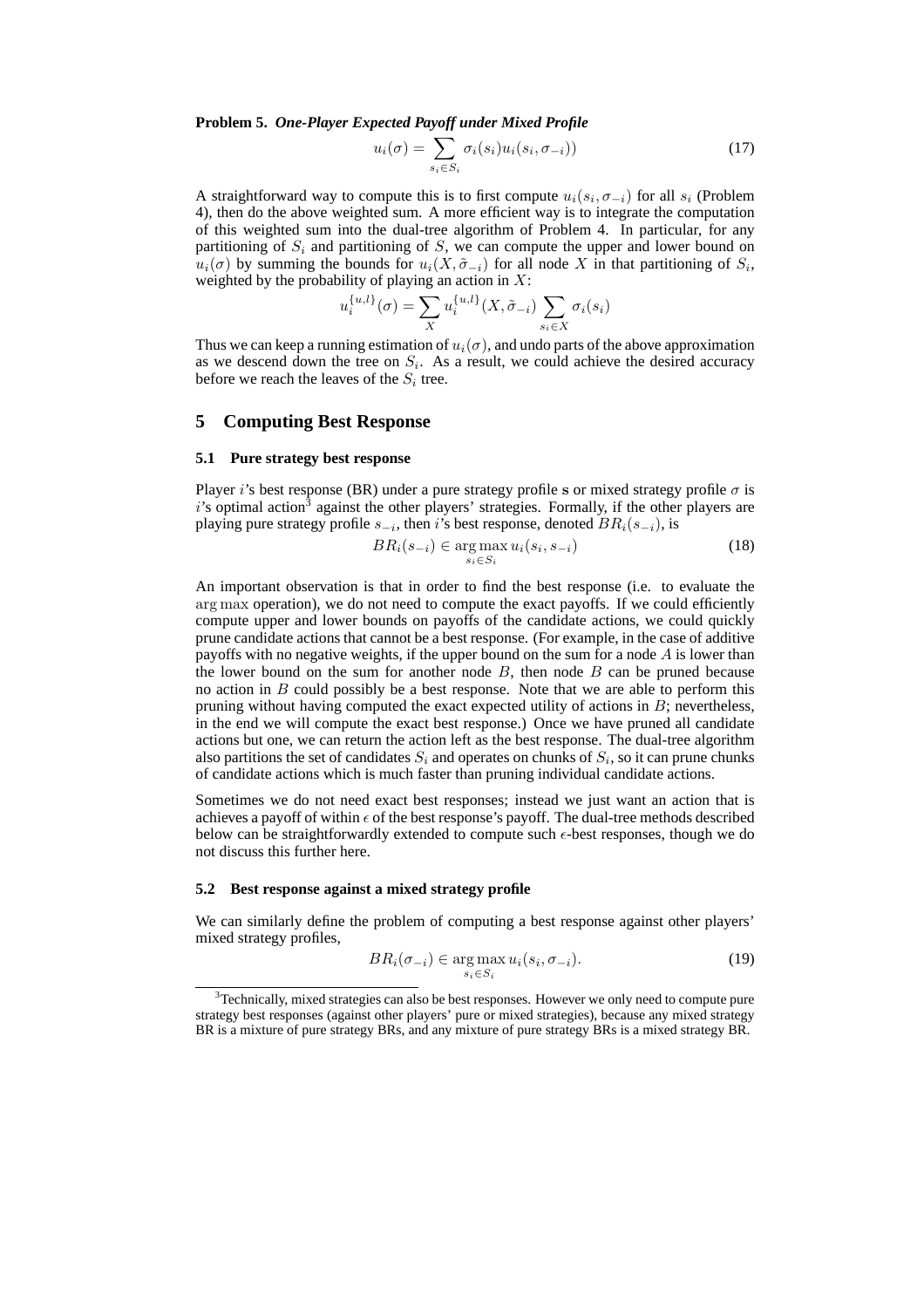This problem can be solved in a way very similar to the problem considered in the previous section. The only difference is that we must compute expected payoffs (i.e., solve Problem 4), instead of payoffs under pure strategy profiles (i.e., solve Problem 1).

# **6 Computing Nash Equilibria**

A Nash equilibrium of a game is a strategy profile  $\sigma$ , such that each player is playing a best response to the other players' strategy profile:  $\forall i, \quad \sigma_i \in BR_i(\sigma_{-i})$ . A Nash equilibrium where all players are playing only pure strategies is called a pure strategy Nash equilibrium.

An important computational task is determining a sample Nash equilibrium of a given game. A mixed-strategy Nash equilibrium is always guaranteed to exist; however, no polynomial algorithm is known for finding such equilibria in general games. Pure-strategy equilibria can be easier to find; however, they do not always exist. In this section we consider both kinds of equilibria.

## **6.1 Existence of Pure-Strategy Nash Equilibria**

We can prove that certain sub-classes of  $n$ -body games always have pure-strategy Nash equilibria.

**Theorem 1 (Coordination Equilibria).** *If an* n*-body game has a pairwise-interaction payoff function with an monotonically non-decreasing operator* ∗ *(e.g. Additive or Max*kernel), and each kernel  $K_j$  achieves its maximum when the distance is zero, and the inter*section of the ach kernel K<sub>j</sub> achieves its maximum when the distance is zero, and the inter-*<br>section of the action sets  $\bigcap S_i$  is nonempty, then for any action  $s \in \bigcap S_i$ , the action profile *where everyone plays* s *is a Nash equilibrium.*

In other words, if everyone prefers to play actions that are closer to other actions, then every pure strategy profile where everyone plays the same action is an equilibrium. Such games are examples of *coordination games* well studied in economics.

Let us now consider the other cases, where everyone prefers to "stay away" from everyone else. It turns out that we can prove the existence of pure strategy equilibria for a large set of n-body games, using the concept of *generalized ordinal potential* from [18].

**Definition 4 (Monderer & Shapley [18]).** A function  $P : S \mapsto \mathbb{R}$  is a *generalized ordinal potential* for a game  $\Gamma$  if for every  $i \in N$  and for every  $s_{-i}$ , and for every  $s_i, s'_i \in S_i$ ,

 $u_i(s'_i, s_{-i}) - u_i(s_i, s_{-i}) > 0$  implies that  $P(s'_i, s_{-i}) - P(s_i, s_{-i}) > 0$ 

Several subclasses of generalized ordinal potentials are: ordinal potential, potential and weighted potential. We refer the readers to [18] for their definitions.

**Theorem 2 (Monderer & Shapley [18]).** *Let* Γ *be a finite game with a generalized ordinal potential. Then* Γ *has at least one pure strategy equilibrium.*

This implies that we can prove the existence of pure strategy equilibria for a class of games if we can find a generalized ordinal potential function.

#### **6.1.1 General pairwise interactions payoff functions**

Let us first consider  $n$ -body games with general pairwise interaction payoff functions (Equation 1). We have the following result:

**Theorem 3.** *Suppose* Γ *is an* n*-body game with pairwise interactions (Equation 1) satisfying the following properties:*

*1. The kernels are identical. Formally,*

$$
u_i(s_i, s_{-i}) = K(d(s_i, s_1)) * \ldots * K(d(s_i, s_{i-1})) * K(d(s_i, s_{i+1})) * \ldots * K(d(s_i, s_n))
$$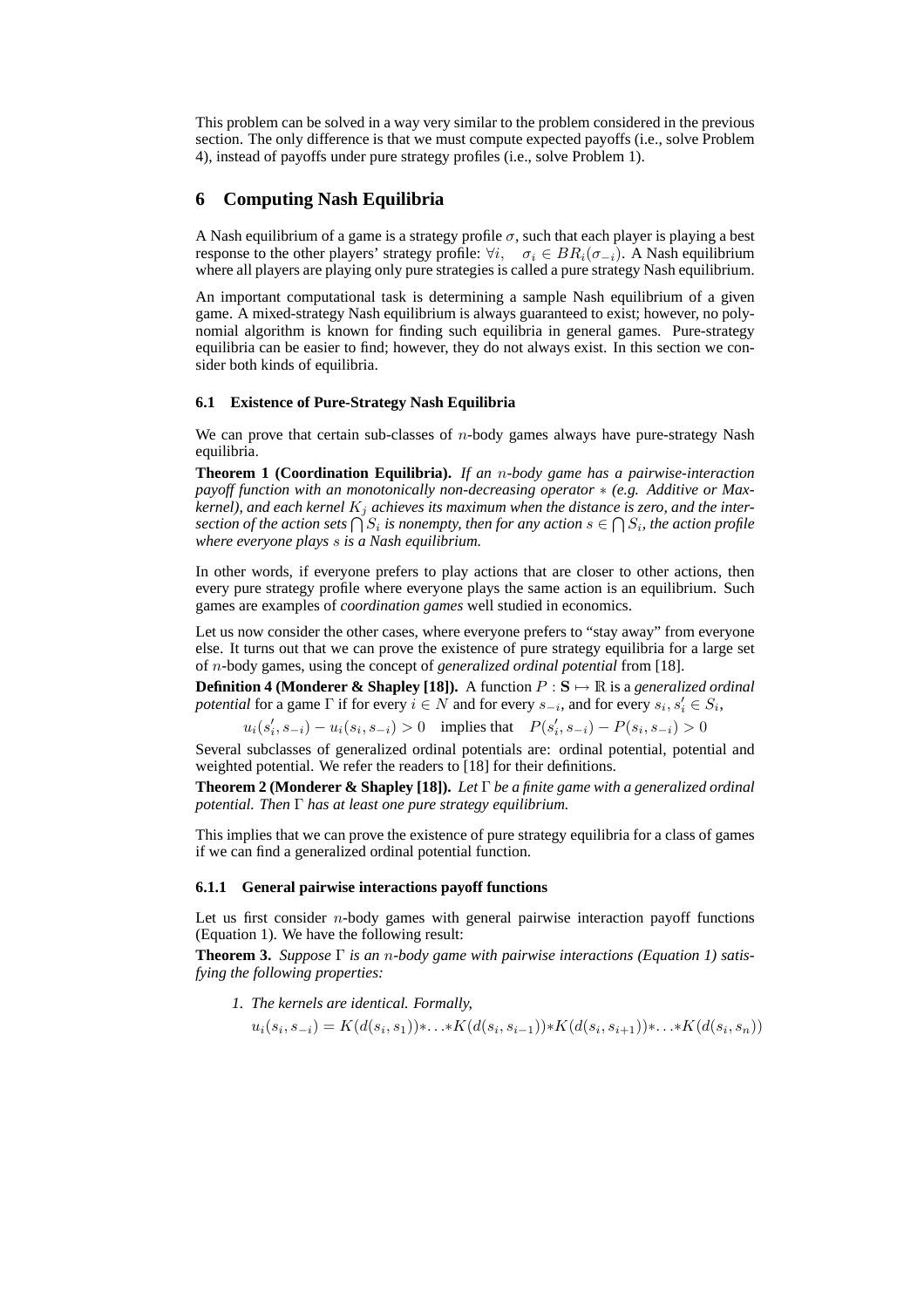2. The binary operator  $*$  is strictly monotonically increasing in its arguments. Formally, for all  $x, x', y$  from the range of  $K$ ,  $x > x'$  iff  $x * y > x' * y$ .

*Then* Γ *has an ordinal potential function:*

$$
P(\mathbf{s}) = \underset{i,j \in N, i \neq j}{*} \left[ K(d(s_i, s_j)) \right]
$$
 (20)

*which implies that* Γ *has at least one pure strategy equilibrium.*

*Proof.* By re-arranging terms in  $P(s)$  into terms that depend on i's strategy  $s_i$  and terms that does not, we observe that the terms that depend on  $s_i$  is exactly *i*'s payoff  $u_i$ :

 $P(s) = u_i(s) * (terms not dependent on s_i)$ 

Then the monotonicity of the operator  $*$  implies that P is an ordinal potential function.  $\Box$ 

A straightforward corollary is that if  $*$  is instead monotonically decreasing, then  $-P(s)$  is an ordinal potential function.

#### **6.1.2 Additive payoff functions**

The addition operator  $+$  is monotonically increasing, so if the weights  $w_i$  are identical, then following Theorem 3 the game has at least one pure strategy equilibrium.

If the weights are not identical, Theorem 3 cannot be applied. Nevertheless, we can prove the existence of pure strategy equilibria for the case of non-negative weights.

**Theorem 4.** *If an* n*-body game has Additive payoffs and non-negative weights, then the game has at least one pure strategy equilibrium.*

*Proof Sketch.* Let us first consider the case when all weights are strictly positive. We claim that the following is a generalized ordinal potential:

$$
P(\mathbf{s}) = \sum_{i,j \in N, i \neq j} w_i w_j K(d(s_i, s_j))
$$

This is because if we collect the terms of P that depend on  $s_i$ , it is exactly  $w_i u_i(\mathbf{s})$ .

Now suppose that some of the players' weights are zero. Then an increase in  $u_i$  would not necessarily increase  $P$ . It turns out that we can easily get around this problem. Let  $I$  be the set of players with positive weights, and O be the set of players with weight 0. Let  $s_I^*$ be the pure strategy profile of I that maximizes the "partial weighted potential"  $P_I$ , i.e. the weighted sum of the interactions among players in I:

$$
\mathbf{s}_{\mathbf{I}}^* = \arg \max_{\mathbf{s}_{\mathbf{I}}} P_I(\mathbf{s}_{\mathbf{I}}) = \arg \max_{\mathbf{s}_{\mathbf{I}}} \sum_{i,j \in I, i \neq j} w_i w_j K(d(s_i, s_j))
$$

Let s<sup>\*</sup><sub>O</sub> be the pure strategy profile of O that maximizes the *social welfare* (the sum of the *n* players' payoffs) given that the players in *I* is playing  $s_I^*$ , i.e.

$$
\mathbf{s}_{\mathbf{O}}^* = \underset{\mathbf{s}_{\mathbf{O}}}{\arg\max} W(\mathbf{s}_{\mathbf{I}}^*, \mathbf{s}_{\mathbf{O}}) = \underset{\mathbf{s}_{\mathbf{O}}}{\arg\max} \sum_{i \in N} u_i(\mathbf{s}_{\mathbf{I}}^*, \mathbf{s}_{\mathbf{O}})
$$

Then the strategy profile  $(s_I^*, s_O^*)$  is a Nash equilibrium. Intuitively, since the players in O do not affect the payoffs of players in  $I$ , we can "optimize" within  $I$  first, then optimize within  $O$  given the partial solution in  $I$ . П

Can we formulate a generalized ordinal potential for this class of games? We make use of the following Lemma: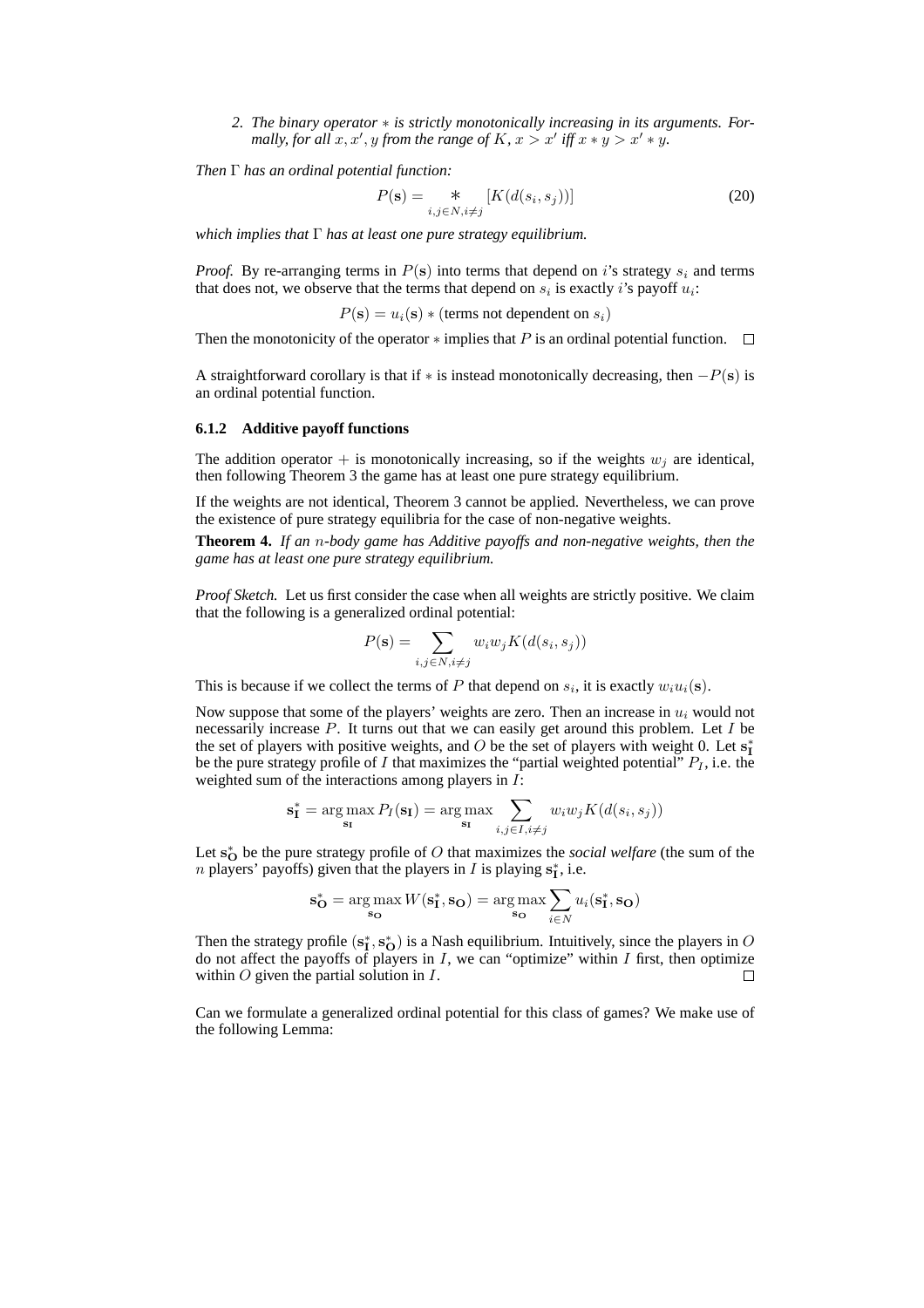**Lemma 1.** Suppose  $\Gamma$  is a finite game. If there exist a function  $P : \mathbf{s} \mapsto \mathbb{R}^k$  such that *for every*  $i \in \hat{N}$  and for every  $s_{-i}$ , and for every  $s_i, s'_i \in S_i$ ,  $u_i(s'_i, s_{-i}) > u_i(s_i, s_{-i})$ implies that  $P(s_i', s_{-i})$  is lexicographically greater than  $P(s_i, s_{-i})$   $(d$ enoted  $P(s_i', s_{-i})>_{l}$  $P(s_i, s_{-i})$ , then  $\Gamma$  has a generalized ordinal potential.

Since  $\Gamma$  is finite, we can sort all pure strategy profiles by P. Then we can construct a generalized ordinal potential that maps s to its index in the sorted list. For convenience, we call P(s) a *generalized lexicographical ordinal potential (GLOP)* and use it as regular generalized ordinal potentials. For Additive  $n$ -body games with non-negative weights, it is straightforward to verify that the tuple  $P'(\mathbf{s}) = (P_I(\mathbf{s_I}), W(\mathbf{s_I}, \mathbf{s_O}))$  is a GLOP.

If the weights are instead non-positive, then following the same argument, pure strategy equilibria still exist. However if there are positive and negative weights, then pure strategy equilibria might not exist. One simple example is a game with two players with opposite weights ( $w_1 = -w_2$ ). Let  $S_1 = S_2 = \{H, T\}$  and  $d(H, T) = 1$ . Then one player prefers to choose the same action as the other, while the other player prefers to be different. This is the classic game of Matching Pennies which do not have pure-strategy equilibrium.

#### **6.1.3 Max-kernel payoff functions**

Let us consider *n*-body games with Max-Kernel payoff functions. The max operator is only weakly increasing in its operands, so Theorem 3 cannot be applied even for the case with identical weights.

We look at Nearest Neighbor games (Equation 4), which is a subclass of Min-Kernel  $n$ body games with identical weights.

**Theorem 5.** *A Nearest Neighbor game as defined by Equation 4 has at least one pure strategy equilibrium.*

*Proof.* We define the *rank vector*  $V(s)$ , which is a vector of all distances between pairs of actions in s, sorted in increasing order:

$$
V(\mathbf{s}) = \text{sort}\{d(s_i, s_j) : i, j \in N, i \neq j\}
$$

Now suppose player i deviates from  $s_i$  to  $s'_i$ , and achieves a better payoff. This must be because the distance between  $s_i$  and its nearest neighbor,  $s_j$ , is greater than the distance between  $s_i$  and its nearest neighbor,  $s_k: d(s'_i, s_j) > d(s_i, s_k)$ . Now let's consider this deviation's effect on the rank vector. Comparing  $V(s'_i, s_{-i})$  and  $V(s_i, s_{-i})$  lexicographically, we see that the change in i's nearest neighbor distance dominates the changes in i's distances to the other actions. And since  $d(s'_i, s_j) > d(s_i, s_k)$ , we must have  $V(s'_i, s_{-i}) >_l V(s_i, s_{-i})$ . Thus  $V(\mathbf{s})$  is a GLOP.

This result can be generalized to the case with non-identical weights, by using the weighted rank vector

$$
WV(\mathbf{s}) = \text{sort}\{w_i w_j K(d(s_i, s_j)) : i, j \in N, i \neq j\}
$$

as a GLOP. We omit the details of the proof.

All of our existence results for finite  $n$ -body games can be extended to  $n$ -body games with continuous action spaces, with the additional restriction that the action sets  $S_i$  are compact and the kernel  $K$  is bounded. Due to space constraints we omit the proofs.

#### **6.2 Iterated Best Response Dynamics**

We've shown that a large set of *n*-body games always have pure strategy equilibria. Here, we show that these equilibria can be computed relatively inexpensively by repeatedly computing best responses to pure strategy profiles.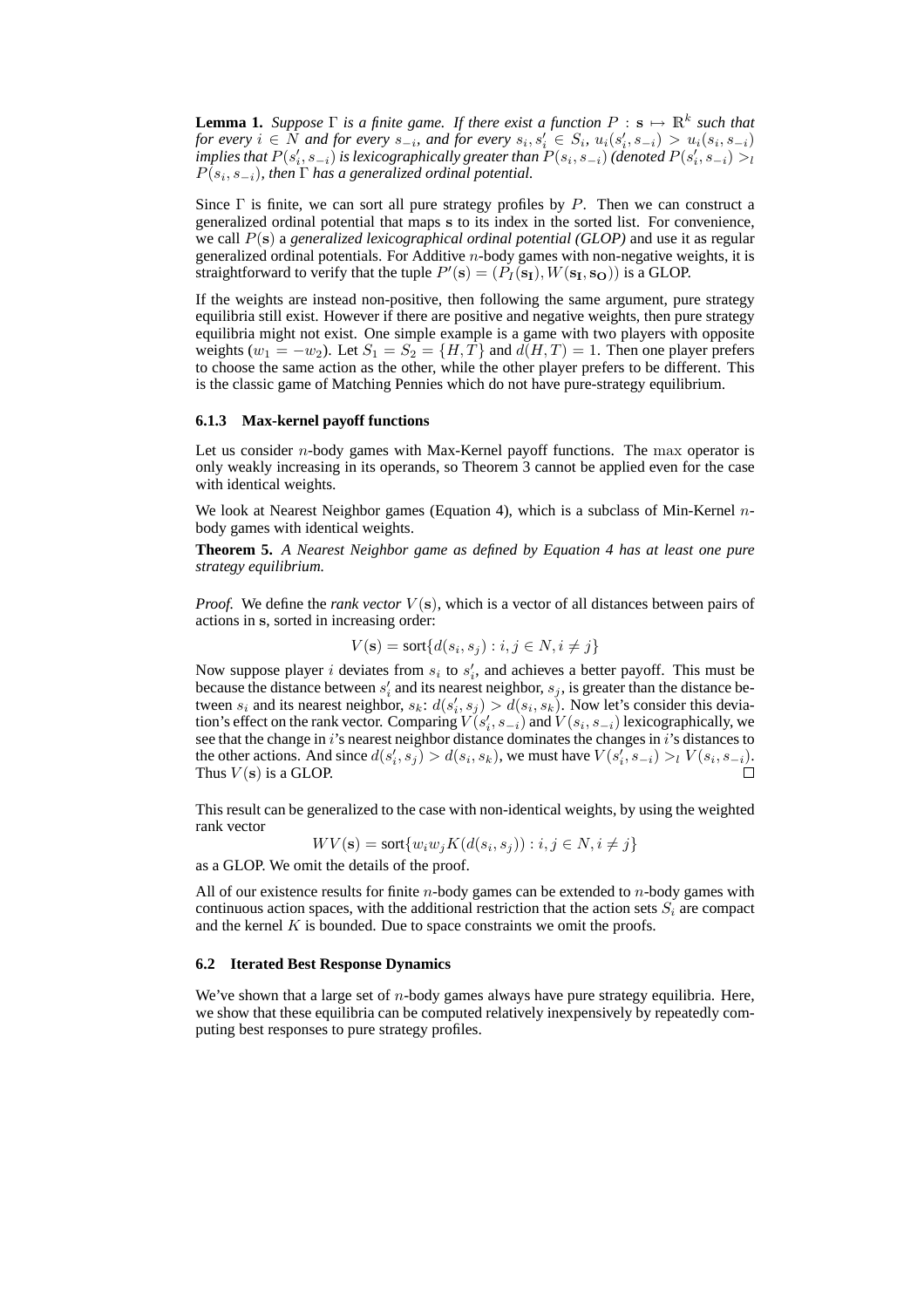**Definition 5 (Monderer & Shapley [18]).** A sequence of pure strategy profiles  $\gamma$  =  $(s^0, s^1, \ldots)$  is an *improvement path* with respect to Γ if for every  $k \geq 1$  there exists an unique player, say i, such that  $s^k = (s_i^k, s_{-i}^{k-1})$  for some  $s_i^k \neq s_i^{k-1}$ , and furthermore  $u_i(s_i^k, s_{-i}^{k-1}) > u_i(s_i^{k-1}, s_{-i}^{k-1})$ . In other words, at each step of an improvement path, one "myopic" player unilaterally deviates to an action with a better payoff. Γ has the *finite improvement property (FIP)* if every improvement path is finite.

**Theorem 6 (Monderer & Shapley [18]).** *Let* Γ *be a finite game. Then* Γ *has the FIP if and only if it has a generalized ordinal potential.*

This immediately suggests a method to find an equilibrium by iteratively improving the strategy profile s. One such method is iterated best response dynamics:

- 1. start from an initial pure strategy profile s
- 2. repeat the following until either s converges or maximum number of iterations reached:
	- (a) for each player i, update  $s_i$  to be one of i's best responses to  $s_{-i}$ , if it would improve *i*'s payoff.

It is obvious that the resulting path of pure strategy profiles is an *improvement path*. Thus for n-body games with generalized ordinal potentials, the path is finite and terminates at an equilibrium. The bottleneck of the above procedure is the computation of best responses. As discussed in Section 5 this can be done efficiently<sup>4</sup>.

# **6.3 Mixed Strategy Equilibria**

Quite a few algorithms for computing mixed-strategy equilibria of finite games have been proposed, e.g. simplicial subdivision [22], simple search for small support equilibria [20], and Govindan & Wilson's continuation method [5]. These algorithms all require the subtasks of computing expected payoffs under given mixed strategies and/or computing best responses. For example, the computation of the integer labels in simplicial subdivision algorithms depends on the computation of best responses against mixed-strategy profiles. Since we have already shown that we can efficiently compute these values for  $n$ -body games, it is immediate to see that we can speed up all of these algorithms.

# **7 Conclusion**

We have presented  $n$ -body games, a new compactly representable class of games upon which many important computational game-theoretic questions can be answered efficiently. We also showed that many *n*-body games have pure-strategy Nash equilibria which can be found using iterated best response dynamics. Of course, we have only scratched the surface of this rich research area. Among other topics, we are currently investigating games built around higher-dimensional kernels, games with continuous action spaces, more efficient computational techniques (e.g., for best response), other special cases (e.g., pursuit-evasion games) and connections with other compact representations (e.g., action-graph games).

<sup>4</sup>An alternative is the *better response dynamics*: at each iteration, just try to find a better response than the current one. Due to space constraints, we omit the details on computation of better responses. For continuous n-body games with differentiable K and operator ∗, gradient-following algorithms could be even more efficient. Again, we leave the detailed discussion to the full version of the paper.